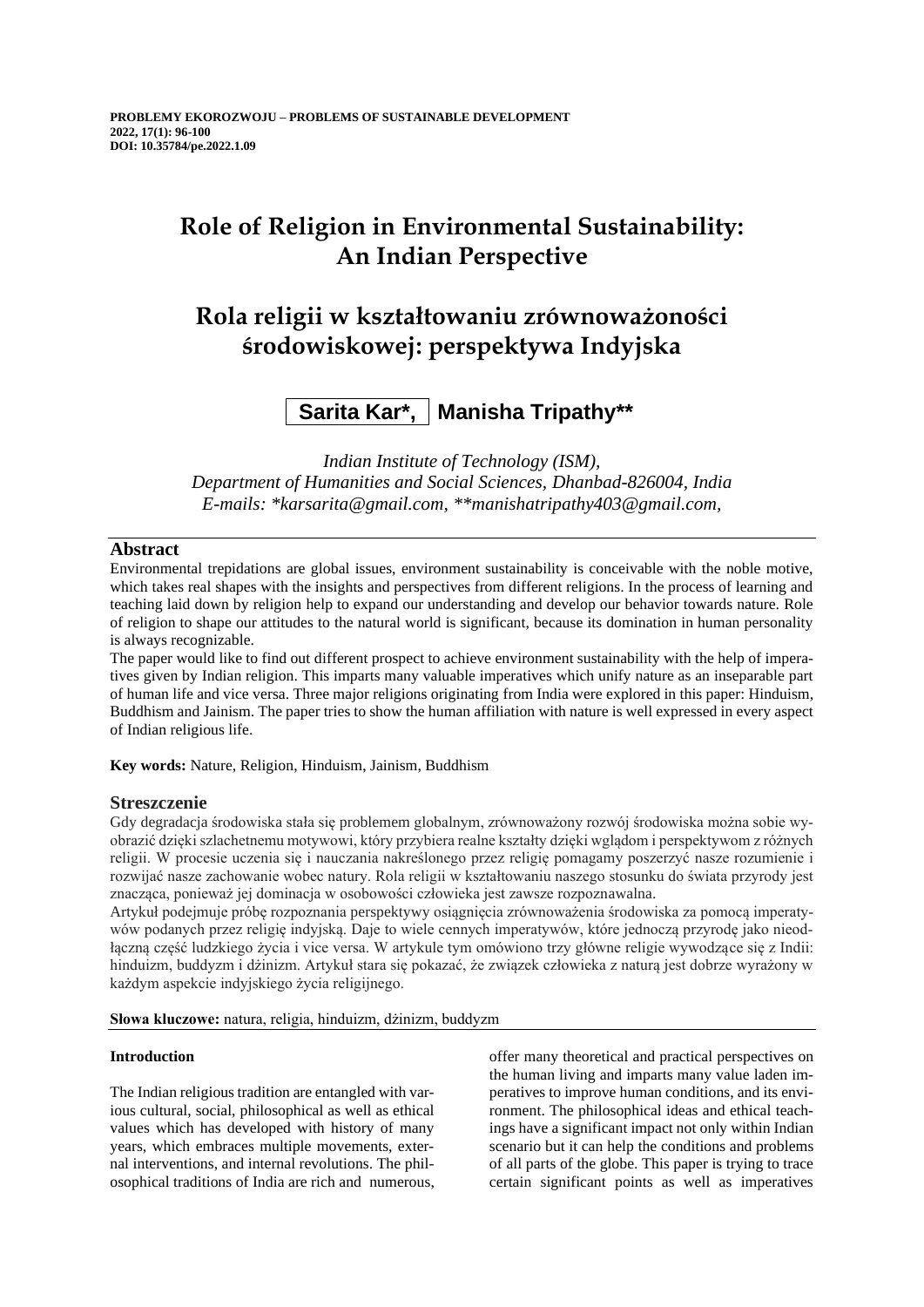given by different religious directives of India towards nature. This paper revitalize those thoughts to get a new outlook for solving any practical problems faced by our environment.

Human Civilization is currently facing many ecological complications, i.e. climate change, natural disasters, pollution, and related health issues (IPCC, 2007; IEEP, 2006; ILO, 2018; The Lancet Commissions, 2009). All the above concerns are connected to nature's ability to sustain life. Even human society stand with glitches to endure themselves with a limited resources available in the globe. The ability to maintain and sustain in this scenario is called sustainability. The challenges of sustainability can be imagined with the allegory of shrinking capacity of Earth: although environmental burdens are intensifying, available extent of natural resources are dwindling. Precaution must be taken from all perspective. Specific complication as opposed to looking at the challenge from a global perspective is not splendid (Karl-Henrik, 2000).

When thinking of making a real effort towards sustainability, it must be recognized that development and technology made a significant impact (negative) on environment and its availability (IPCC, 2007). It demands a new geographical era named Anthropogenic (Zalasiewicz et al., 2008) or it can defined as a *new human* period. Other than the efforts made by governmental policies and regulations to control the impact of climate change, but research shows that the progress expected is very dawdling (Lenton, 2012; Cook, 2009). Literature guides a significant change in human behavior and attitude towards sustainability is vital.

## **Role of Religion in stimulating pro-environmental behavior**

From primitive mind to contemporary thought religion was of paramount significance. In order to recognize the human life style and thinking, one had to study their values that they had adopted from the religion they belonged. Since ages, it would have been difficult to find any human being who did not belong to any religion. As religion is a universal manifestation, it expresses with values and stands (Lowie, 1963). Although immense variations found in the outward observance, inner structure and the purpose of religion are identical. They are alike in their sense of inner conviction, strong faith and their dependence upon some force outside themselves. The primitive, religion might have made human life supersites, rigid in many way, but the values and ethical standards passed on to human life through religion, made human being conscious and virtuous. Religion made them men of faith and faith in goodness insight them to be good and virtuous. So, religion has an encouraging place in human life and in human society, understanding and consciousness towards the need of present.

This universal appeal of religion has almost vanished from contemporary life of different parts of the world, but Rober H. Lowie, mentioned during his field work he found it alive in India and it still influenced the virtues of life and people in India to solve contemporary problems (Lowie, 1963).

The charisma of religion in the human life has immense. A faith in religion give confidence to face crises. Ethics recognize its foundation in religion. It has a vital place in everything an individual does, from believe to judgment he possess, the vision he carry forward. Although religion is not only the sole source of integration but there are sources like art, culture, education, which influence human life. For most of the individuals, religion is still the most available source of amalgamation of views. This point not only justifies its presence but also explains its universal allure. Now it is the time to take a momentary look to the present situations that have deliberately set about eradicating religion and facing present disasters.

#### **Role of Religion in Environmental Sustainability**

Role of religions are vital in motivating the behavior of their admirers from the very beginning. It has a significant effect on their food habits, customs and the way they live their daily lives. Human civilization is constantly evolving with religion from the earliest days of their existence. Religion has not only changed the life of primitive human society but it has a vigorous impact on today's life and the behavior of human beings (Palmer and Finlay, 2003). The CIA's World Fact book consider that religions are the primary foundation to shape the daily living style of more than 75% world's population. (CIA World Fact Book, 2009). Literature shows religious imperatives have a larger impact on the human believe and its subsequent work. So Religion plays an authentic role at changing behaviors in light of the sustainability challenges (Hulme, 2009; Slimak & Dietz, 2006). Religion can act as dominant potency to change the human attitude towards more sustainable way of life. There are many example which indicates the inspiration of religion in bringing sustainability, i.e. *experiment in Tanzania that is emerging as an Islamic model for spreading environmental ideals* (Barclay, 2007). Even the United Religions Initiative (URI) is a global prevalent interfaith network that supports peace and justice through its interfaith network. URI also persuades the project of sustainability. It works with a mission and aim *to create cultures of peace, justice and healing for the Earth and all living beings* (URI, 1996).

A conclusion can be drawn from above evidences that religions have a remarkable influence on changing attitude towards sustainability (Palmer and Finlay, 2003). The gist of sustainability is present in all the religion of the world and in their supporting scriptures. Although the word sustainability was not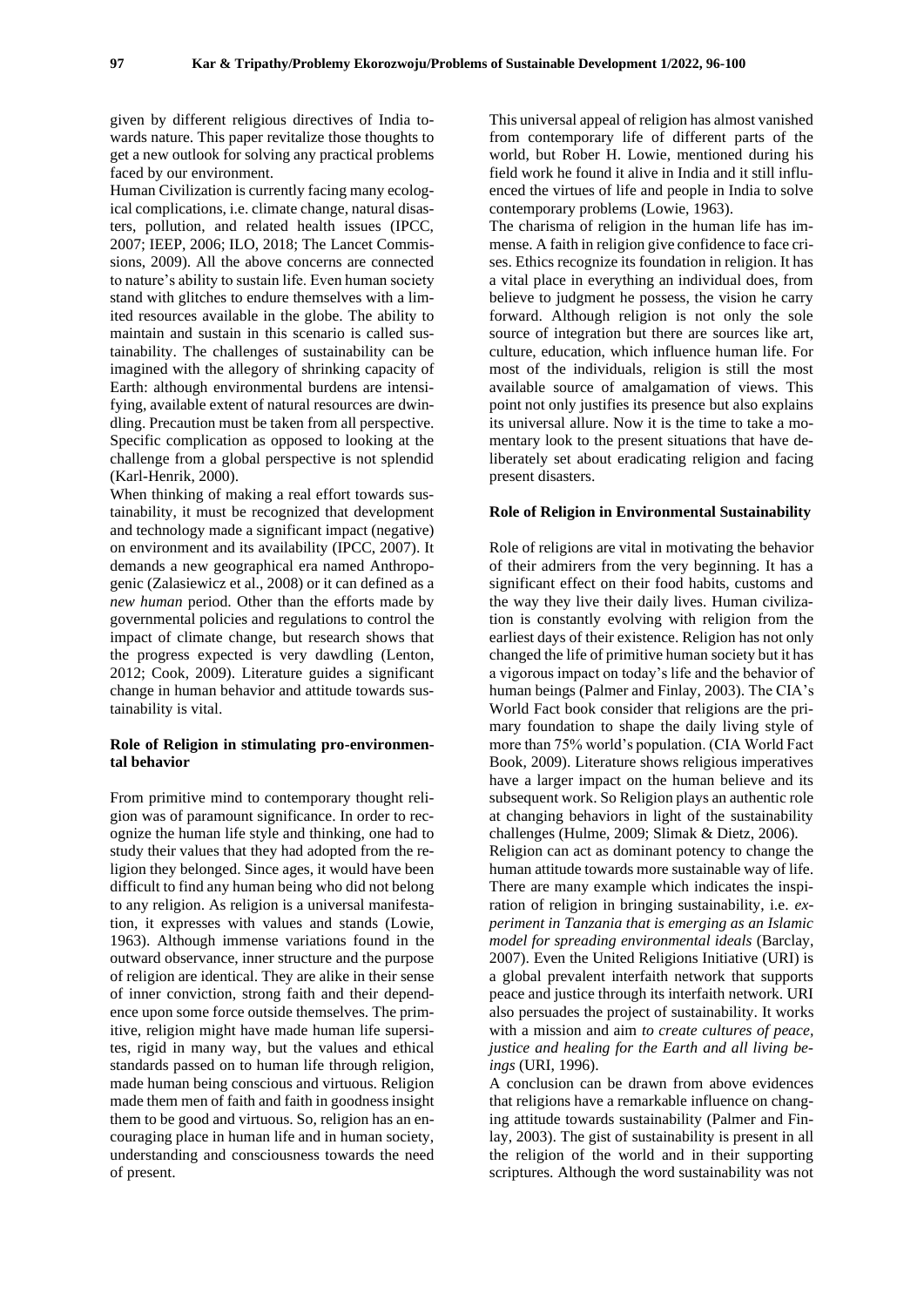explicitly used before but its essence was felt and advocated by all religion throughout history. Religious Association like ARC (Alliance for Religion and Conservation, UK) is focusing on the urgent requirement of approaches from each religion to preserve sustainability. Each major religion is trying to treasure their own religious imperatives to solve the sustainability challenges (ARC, 1995). Mary Evelyn Tucker recommends that religion will be a key adherent for the environmental emergency calls and the different religions of the world have to return to their ethical imperatives for sustaining environment as a voice of global community (Tucker, 2004).

## **Religion to awaken Environmental Sustainability: An Indian Perspective**

The Indian religion is knotted with different cultural, social, philosophical systems that have recognized over a history, compounded with movement of peoples, foreign interventions, and internal transformations in structures and identities experienced over time. Three major religion originating from India are: Hinduism, Buddhism and Jainism. Mostly these three comprise the oldest religious traditions of the Indian subcontinent. Indian Religion and Philosophy has a remarkable work in this field, but it needs to rejuvenate those thoughts to get a solution to our environmental problems and finding a way to achieve environmental sustainability. The ethical teaching, principles found in Indian religion, are transferred from generation to generation and become a way of human life. Those eco-friendly ethical standards influenced human life and become a virtue of their life and subsequently gets passed on to different generation.

#### **Hinduism: Divinity in Nature**

The most fundamental philosophical tradition in India has tried to formulate the philosophical thoughts with three concepts of God, Nature and Man – the Supreme Being, the Universe, and the Individual Self. Indian Philosophy never tries to make any demarcation between these three concepts, in its philosophical sense it is very much interrelated. The Hindu concept of the natural world is the belief in the Ultimate Absolute Reality, the Supreme Self, which described as Existence-Consciousness-Bliss (Swami Ranganathananda, 1980). The Hindu scriptures identify God with the Universe, the natural world of multiplicity and differences; it widely accepted views among Hindu scriptures that Brahman transforms Himself into the ever blossoming and developing form of the external world. Even the individual souls of men are thought of as identical with highest soul. The Supreme Being is the whole universe, animate and inanimate. He is the origin of it, the place of its preservation and of its dissolution at the end of the long cycle of existence. Moreover, in the concept of *Lila in Hindu Philosophy,* the creative

play of the Gods, described as the world as a creative manifestation of the divine (Tucker and *Chapple, 2000).* Therefore Hindus always see themselves in everything and everything in Him, and worship Him as abiding in all kinds of created things (McKenzie, 1971). This reflect the love and respect for all the creation of Hindus, they respect all the living beings of the universe, in the extreme they never tries to separate their life in any way from any inanimate creation, they conceptualize all the existence as manifestation of the same Supreme Being (Callcott,1987). Accepting the words of Bhagvad Gita, *I stand pervading this whole universe with a single fragment of myself* (Basak, 1953), almost all Hindus believe and acknowledge the immanence of Ultimate Reality in all objects of nature; they never fail to reflect on His transcendence of the created world. The Vedic traditions of Hinduism offer metaphors that value the power of the natural world. Scholars of the Vedas have held forth various texts and rituals that extol the earth *(bhu),* the atmosphere *(bhuvah),* and sky *(sva),* as well as the goddess associated with the earth *(Prthivi),* and the gods associated with water *(Ap),* with fire and heat *(Agni),* and the wind *(Vayu).* They have noted that the centrality of these gods and goddesses suggests an underlying ecological sensitivity within the Hindu tradition (McKenzie, 1971).

## **Jainism: Liberation with Nature**

Jains of India have always been very much philanthropic to all types of lives; they have practically been talking about the modern topic ecology throughout the centuries. Lives of all types have always been very precious in their philosophy- *na hanyet na ghatayet*, it means one should not kill and should not cause to kill. This is the basic motto of their philosophy (Chapple, 2006).

It developed a path of renunciation and purification designed to liberate one from the shackles of karma, allowing one to enter into a state of eternal liberation from rebirth, or *kevala*. The primary method of attaining this ultimate state requires a careful observance of nonviolent behavior. Jainism emphasizes nonviolence, or Ahimsa, as the only true path that leads to liberation and prescribes following rigorous rules for the protection of life in all forms. Jainism has a system of ethics that places non-violence at the top of its principle of morality. Abstaining from any kind of injury, in thought, word, and deed, to any kind of living being, immobile or mobile is *ahimsa* (Jain, 2011).

The common concerns between Jainism and environmentalism can be found in a mutual sensitivity toward living things, recognition of the interconnectedness of life forms. For the Jains, this approach is anchored in a cosmology that views the world in terms of a cosmic woman whose body contains countless life souls (*jiva*) that reincarnate repeatedly until the rare attainment of spiritual liberation (*kev-*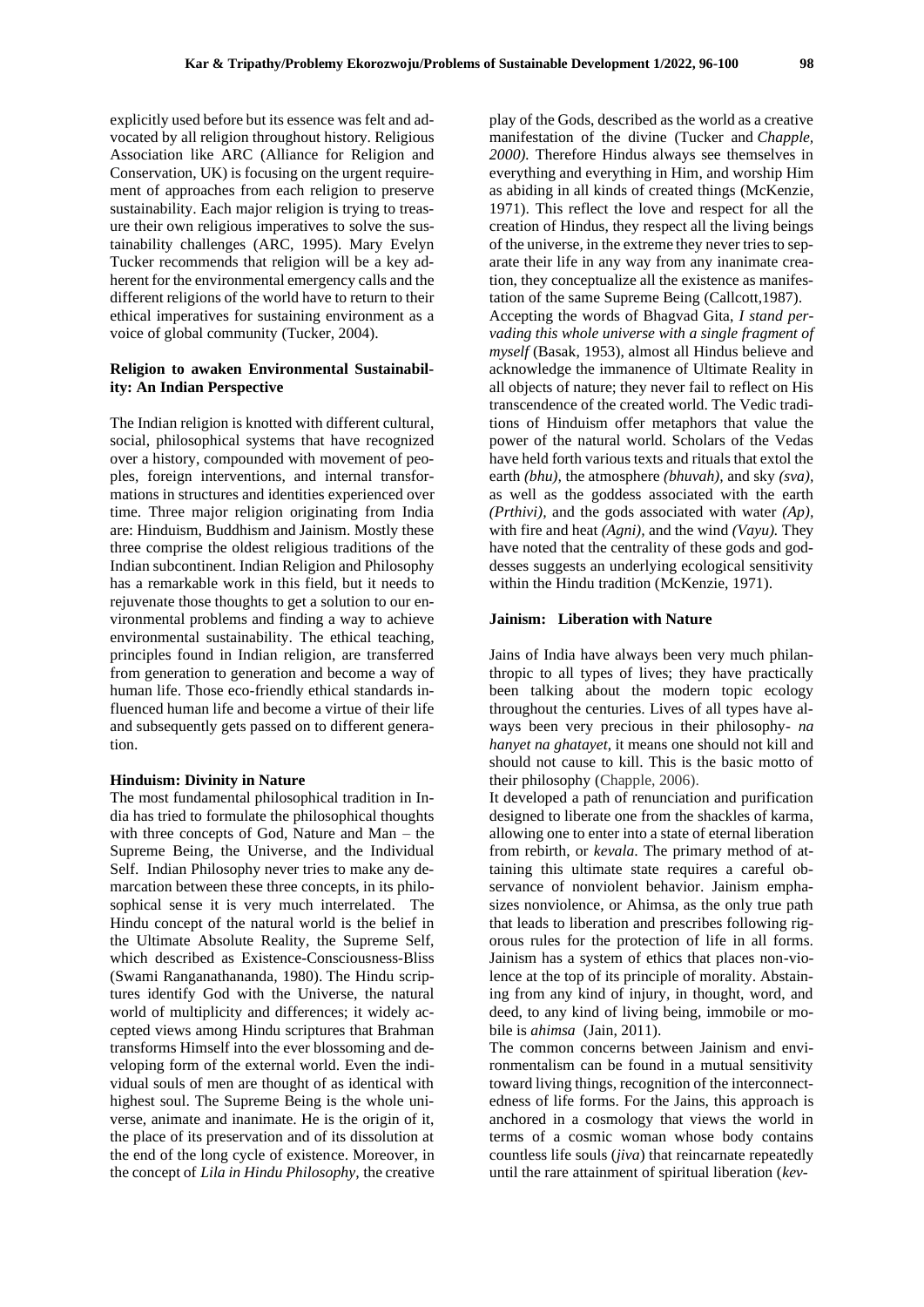*ala*). The primary means to attain freedom requires the active non-harming of living beings, which disperses the karmas that keep one bound. Jains adhere to the vows of non-violence to purify their karma and advance toward the higher states of spiritual attainment. For Jaina laypeople, this means the need to avoid doing harm to all forms of life, including bugs and microorganisms. Our ecosystem becomes impoverished, humans take notice and respond. Similarly, according to the Acaranga Sutra, Mahavir was moved when he observed nature at close range, noticing that even the simplest piece of a meadow teems with life (Chapple, 2002). The goal within Jainism is to ascend to the *Siddha Loka,* a world beyond heaven and earth, where all the liberated souls dwell eternally in a state of energy, consciousness, and bliss. Hence, from the aspect of practice, Jainism holds some interesting potential for ecological thinking, though its final goal transcends earthly concerns (Chapple, 2001).

*You are the one whom you intended to kill, you are the one you intended to tyrannize, you are the one whom you intended to torment, and you are the one you intended to punish. The enlighten one who lives up to this dictum neither kills nor causes other to kill* thus, *Bondage and emancipation are within yourself* (Tatia, 2006) Therefore, the worldview of the Jainas might be characterized as a bio-cosmology. Due to their perception of the *livingness* of the world, they hold an affinity for the ideals of the environmental movement (Holmes, 1987).

## **Buddhism: Life with Nature is Sacred**

In Buddhist religion, nature was considered sacred. Nature had been very close to the Buddha in all the important occasions of his life, he was born in a garden, he attained Buddha-hood and passed away from this world under the trees, and he preached his first sermon in a deer park and from then on always he stayed outdoors in the shade of trees. (Ariyaratne, Macy, 1992). The word Dharma means religion in Buddhist philosophy. For Buddhist, it is the sacred law, morality and the teachings of the Buddha. It is also all things in nature. All creatures including inanimate creation are all dharma. So at its very essence, Buddhism can be described as an ecological religion or a religious ecology. Buddhist philosophy begins with the principles of love, compassion and respect for all life. The very heart of Buddhist thought it procures the ecological sensitivity. This thought expresses that our birth and existence is dependent on causes outside us, inextricably linking us with the world and denying us any autonomous existence. We and all nature are inseparable, entwined, all one.

Two of the most important qualities are developed by Buddhists are loving-kindness and compassion. Loving-kindness is understood as the wish for others to be happy, and compassion as the wish to alleviate

suffering. Both starts with ourselves, by recognizing the fact of our own suffering and seeking to uproot its causes. Before turning to the plight of others, it is necessary to understand deeply the origins of suffering within ourselves. Such insight can then lead to a genuine capacity to show others the way to freedom from their inner pain. Ultimately loving-kindness and compassion extend to all living things: people, animals, plants, the earth itself. The root of compassion is wisdom. Wisdom is not an introverted *intellectual* quality but, Buddha explains it can only be give rise through a spontaneous concern for life. According to him, the four great elements of earth of earth, water, fire and air are the components of both our own and others' bodies. For these reasons, we should give life to others by setting them free (Batchelor, 1992). According to the Nobel Peace Prize Lecture of the Dalai Lama, we all share this small planet earth, so we should learn to live in harmony and peace with each other and nature. He explains staying together as family is not just an impressive idea, but a necessity. We are dependent on each other in so many ways that we can no longer live in isolated communities and ignore what is happening outside those communities (Burford, 1992; Gross, 1997). We need to help each other when we have difficulties, and we must share the good fortune that we enjoy (Dalai Lama, 1992).

## **Conclusion**

The contemporary problems are due to our alienated form of life from religious influence in our life. When science started unveiling the secrets of nature one by one, humanity gradually lost faith in theistic religions. Consequently moral and spiritual values were also discarded. Since the Industrial Revolution and the consequent acquisition of wealth through technological exploitation of nature, humanity has become more and more materialistic. It promised us a comfortable life with moral deterioration, which is a double–edged weapon; it has adverse effects on humanity's mental and physical well-being as well as on nature. In the present eco-crisis humanity has to look for radical solutions and that can be determined only through our values, priorities and choices. The human beings should reappraise its value system. So all the religion teaches us that mind is the forerunner of all things. If we act with an impure mind, a mind with greed, hatred and delusion, suffering is the inevitable result. The action follows by pure mind, with the qualities like contentment, compassion and wisdom, happiness will follow like a shadow.

## **References**

1. ARIYARANTE A.T, MACY J., 1992,The Island of Temple and Tank, *Buddhism and Ecology*, eds. Batchelor M., Brown K., Motilal Banarsidass Publishers, Delhi: 88-82.